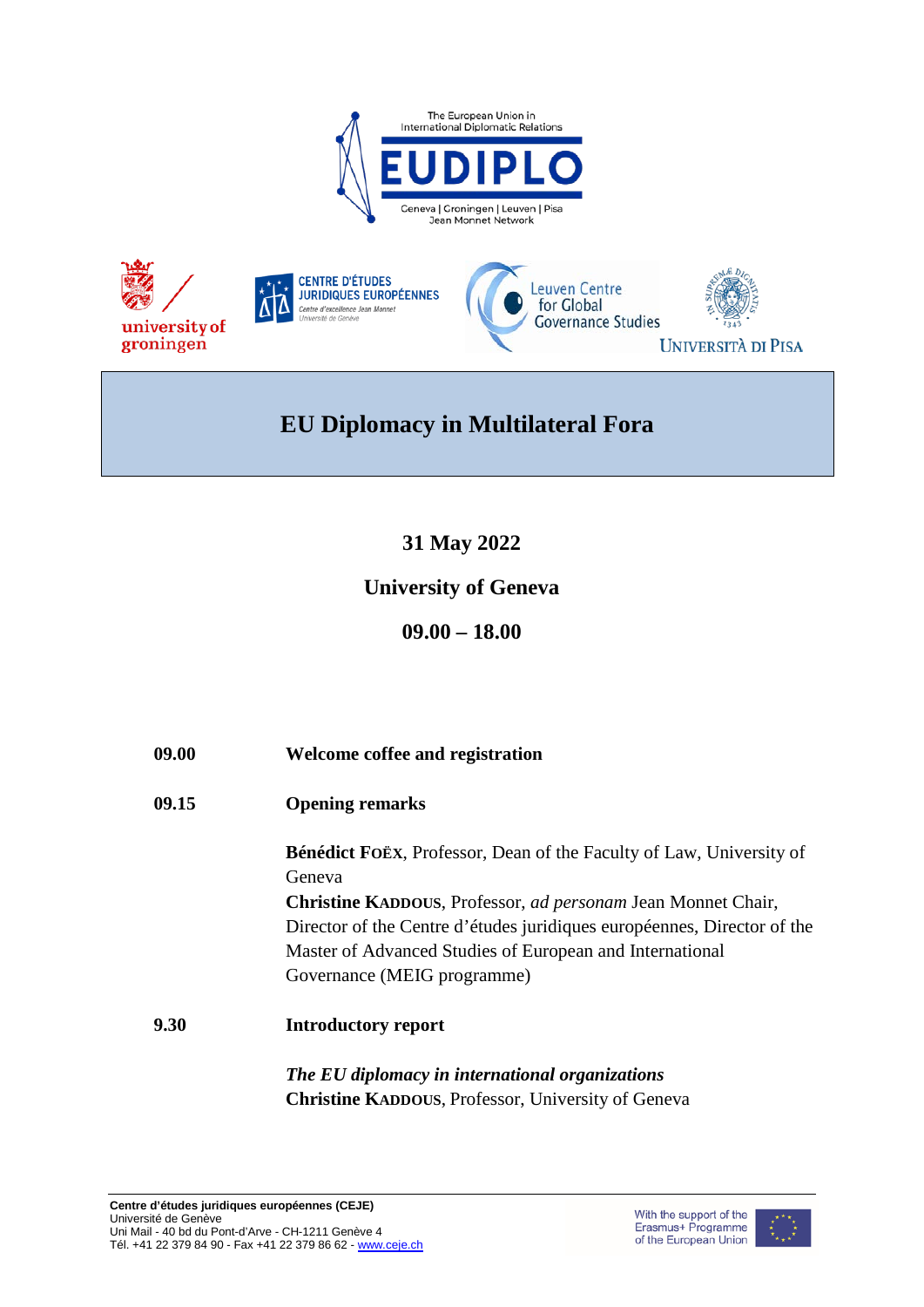### **9.45 EU Diplomacy in the UN**

**Chair: Ramses WESSEL,** Professor, University of Groningen

# *The participation of the EU and its Member States in the United Nations: A European Union perspective of EU and Member States diplomacy*

**Thomas WAGNER**, Ambassador, Deputy Permanent Representative of the European Union Delegation to the United Nations and other international organizations in Geneva

*The participation of the EU and its Member States in the UN: A third State perspective of EU and Member States diplomacy* **Mark CASSAYRE**, Former Chargé d'Affaires at the U.S. Mission to the UN in Geneva, currently Permanent Observer of the International Development Law Organization (IDLO) to the United Nations and International Organizations in Geneva

Discussion

| <b>Break</b> |
|--------------|
|              |

#### **11.00 EU Diplomacy in the WTO**

**Chair: Christine KADDOUS,** Professor, University of Geneva

*The participation of the EU and its Member States in the WTO: A European Union perspective of EU and Member States diplomacy* **João Aguiar MACHADO, A**mbassador, Head of the Permanent Mission of the European Union to the WTO

*The participation of the EU and its Member States in the WTO: a WTO perspective of EU and Member States diplomacy* **Jean-Marie PAUGAM**, Deputy Director-General of the WTO

Discussion

**12.00 Lunch**

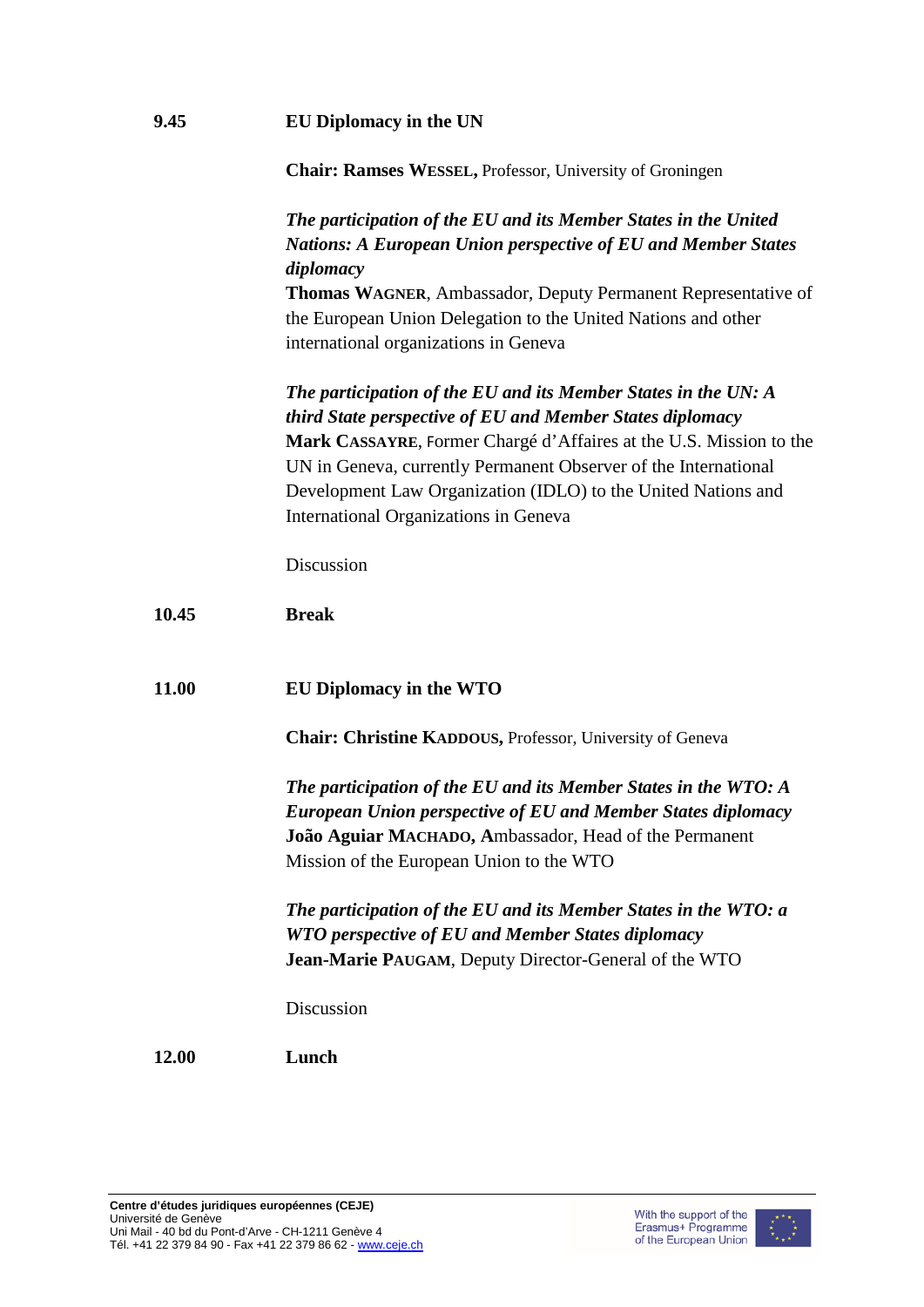# **13.15 EU Diplomacy in the ILO**

**Chair: Sara POLI,** Professor, University of Pisa

*The participation of the EU and its Member States in the ILO: A European Union perspective of EU and Member States diplomacy* **Gerton VAN DEN AKKER**, Health & Social Affairs, European Union Delegation to the United Nations and other international organizations in Geneva

*The participation of the EU and its Member States in the ILO: an ILO perspective of EU and Member States diplomacy* **Maurizio BUSSI**, Deputy Regional Director Regional Office for Europe and Central Asia, ILO

Discussion

# **14.15 EU Diplomacy in the WHO**

**Chair: Jan WOUTERS,** Professor, University of Leuven

*The participation of the EU and its Member States in the WHO: A European Union perspective of EU and Member States diplomacy* **Gerton VAN DEN AKKER**, Health & Social Affairs, European Union Delegation to the United Nations and other international organizations in Geneva

*The participation of the EU and its Member States in the WHO: A WHO perspective of EU and Member States diplomacy*

**NN (speaker to be confirmed)**

Discussion

**15.15 Break**